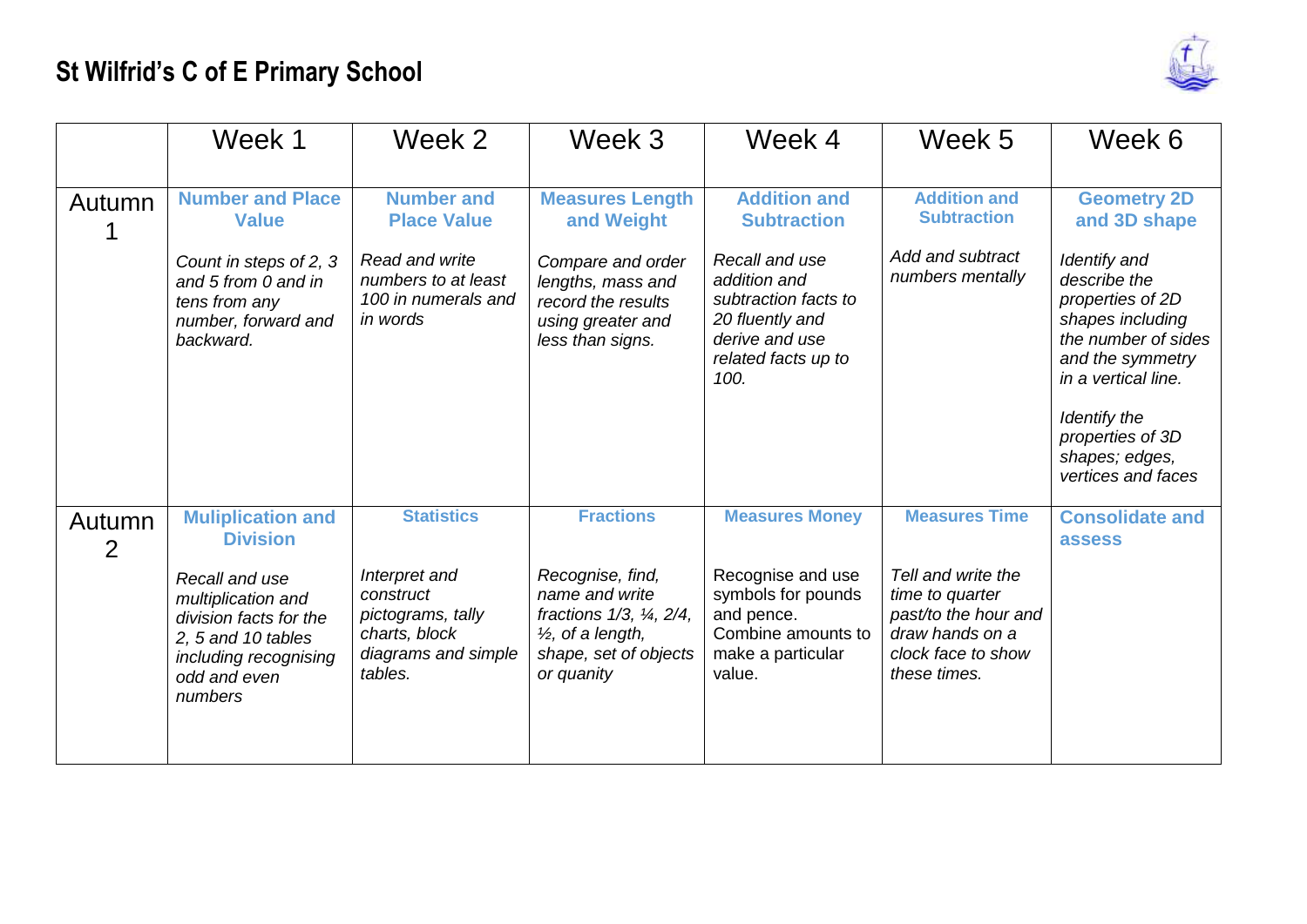

| Spring 1 | <b>Number and Place</b><br><b>Value</b><br>Compare and order<br>numbers from 0 up to<br>100.<br>Use the greater than<br>and less than and<br>equals signs                                                   | <b>Measures</b><br><b>Capacity and</b><br><b>Volume</b><br>Compare and order<br>volume / capacity<br>and record the<br>results using greater<br>than / less than and                           | <b>Geometry 2D and</b><br>3D shape<br>Identify 2D shapes<br>on the surface of 3D<br>shapes | <b>Measures Money</b><br>Solve simple<br>problems in a<br>practical context<br>involving addition<br>and subtraction of<br>money of the same                | <b>Multiplication</b><br>and Division<br>Calculate the<br>mathematical<br>statements for<br>multiplication and<br>division within the<br>multiplication tables                  | <b>Multiplication</b><br>and Division<br>Show that<br>multiplications of<br>two numbers can<br>be one in any order<br>(commutative) and<br>division of one |
|----------|-------------------------------------------------------------------------------------------------------------------------------------------------------------------------------------------------------------|------------------------------------------------------------------------------------------------------------------------------------------------------------------------------------------------|--------------------------------------------------------------------------------------------|-------------------------------------------------------------------------------------------------------------------------------------------------------------|---------------------------------------------------------------------------------------------------------------------------------------------------------------------------------|------------------------------------------------------------------------------------------------------------------------------------------------------------|
|          |                                                                                                                                                                                                             | equals                                                                                                                                                                                         |                                                                                            | unit including giving<br>change.                                                                                                                            | and write them<br>using the signs                                                                                                                                               | number by another<br>cannot)                                                                                                                               |
| Spring 2 | <b>Measures Length /</b><br><b>Mass / weight</b><br>Chose and use<br>appropriate standard<br>units to estimate and<br>measure length /<br>height in any direction<br>$m/cm$ kg / g<br>Use rulers and scales | <b>Addition and</b><br><b>Subtraction</b><br>Show that addition of<br>any two numbers<br>can be done in any<br>order (commutative)<br>and subtraction of<br>one number from<br>another cannot. | <b>Fractions</b><br>Write simple<br>fractions and<br>recognise the<br>equivalence          | <b>Geometry</b><br><b>Position and</b><br><b>Direction</b><br>Order and arrange<br>combinations of<br>mathematical<br>objects in patterns<br>and sequences. | <b>Measures Time</b><br>Tell and write the<br>time to five minutes,<br>including quarter<br>past / to the hour<br>and draw the hands<br>on a clock face to<br>show these times. | <b>Consolidate and</b><br><b>Assess</b>                                                                                                                    |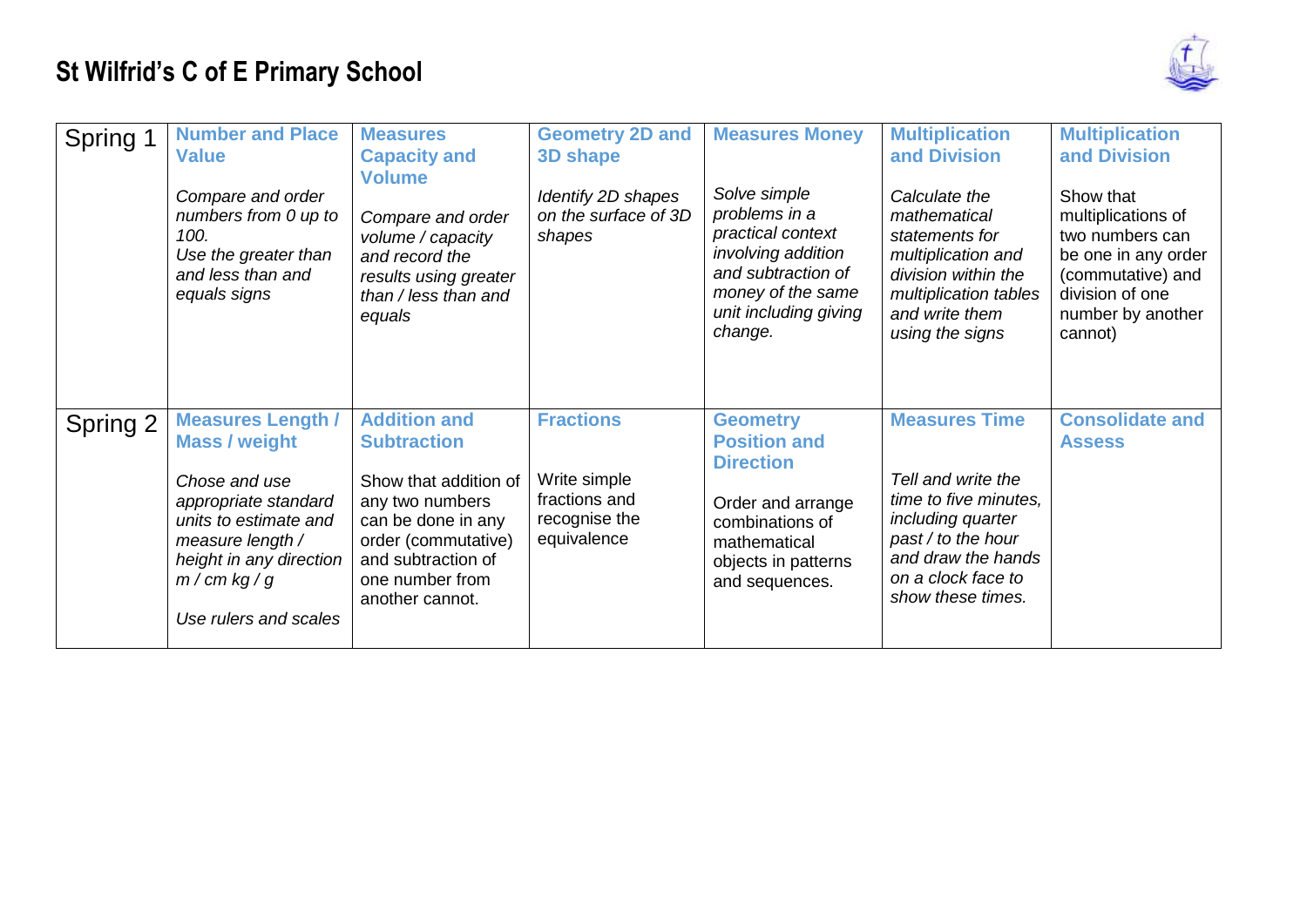

| Summer | <b>Number and Place</b><br><b>Value</b>                           | <b>Addition and</b><br><b>Subtraction</b>                                                                                                                          | <b>Measures,</b><br><b>Capacity, volume</b><br>and temperature                                                                                                                                 | <b>Fractions</b>                                                                                                                                                                                             | <b>Geometry Position</b><br>and direction                                                                                                                                                                                                                                                                    | <b>Geometry 2D 3D</b><br>shape                                          |
|--------|-------------------------------------------------------------------|--------------------------------------------------------------------------------------------------------------------------------------------------------------------|------------------------------------------------------------------------------------------------------------------------------------------------------------------------------------------------|--------------------------------------------------------------------------------------------------------------------------------------------------------------------------------------------------------------|--------------------------------------------------------------------------------------------------------------------------------------------------------------------------------------------------------------------------------------------------------------------------------------------------------------|-------------------------------------------------------------------------|
|        | Recognise the place<br>value of each digit in<br>a 2 digit number | Recognise and use<br>the inverse<br>relationship between<br>addition and<br>subtraction and use<br>this to check<br>calculations and<br>missing number<br>problems | Choose and use<br>appropriate standard<br>units to estimate and<br>measure<br>temperature and<br>capacity to the<br>nearest appropriate<br>unit using<br>thermometers and<br>measuring vessels | <b>Revisit and revise</b><br>previous Year 2<br>objectives with<br>regard to fractions<br>Eg) know $\frac{1}{2}$ , $\frac{3}{4}$ , $\frac{1}{4}$ ,<br>of numbers and work<br>out equivalent of<br>fractions. | Use mathematical<br>vocabulary to<br>describe position,<br>direction and<br>movement including<br>movement in a<br>straight line and<br>distinguishing<br>between rotation as<br>a turn and in terms<br>of right angles for<br>quarter, half and<br>three quarter turns<br>(clockwise and anti<br>clockwise) | Compare and sort<br>common 2D and 3D<br>shapes and<br>everyday objects. |